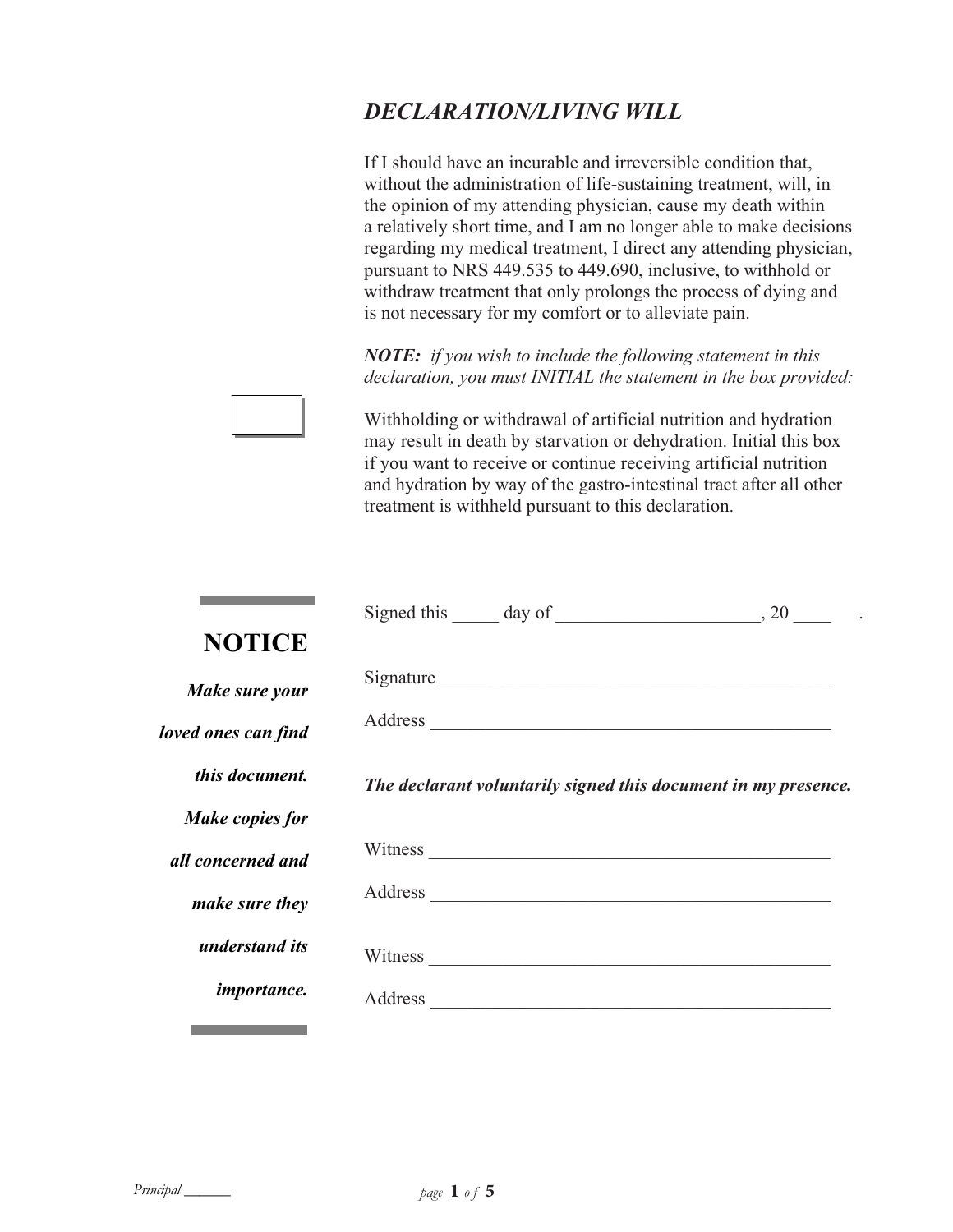

## A letter to my loved ones…

Dear Loved Ones,

I want the best quality of life possible during my last days. Therefore, I hereby request as follows....

 $\mathcal{L}_\mathcal{L} = \mathcal{L}_\mathcal{L} = \mathcal{L}_\mathcal{L} = \mathcal{L}_\mathcal{L} = \mathcal{L}_\mathcal{L} = \mathcal{L}_\mathcal{L} = \mathcal{L}_\mathcal{L} = \mathcal{L}_\mathcal{L} = \mathcal{L}_\mathcal{L} = \mathcal{L}_\mathcal{L} = \mathcal{L}_\mathcal{L} = \mathcal{L}_\mathcal{L} = \mathcal{L}_\mathcal{L} = \mathcal{L}_\mathcal{L} = \mathcal{L}_\mathcal{L} = \mathcal{L}_\mathcal{L} = \mathcal{L}_\mathcal{L}$ 

| (a) | I ask that medical treatment to alleviate pain, to provide comfort,<br>and to mitigate suffering be provided so that I may be as free of pain<br>and suffering possible. Please consult with my doctor in this regard. |
|-----|------------------------------------------------------------------------------------------------------------------------------------------------------------------------------------------------------------------------|
| (b) | If my temperature is above normal, I want a cool moist cloth put on<br>my head.                                                                                                                                        |
| (c) | I want my mouth and lips kept moist.                                                                                                                                                                                   |
| (d) | I need to be kept fresh and clean at all times. I wish to have warm<br>baths often or warm showers, if I am stable enough for a shower.                                                                                |
| (e) | I desire to be massaged with or without warm oils as often as you<br>think will help maintain my skin integrity and provide my comfort.                                                                                |
| (f) | I want my personal care such as nail clipping, hair combing,<br>teeth brushing, and shaving as long as they do not cause me pain.                                                                                      |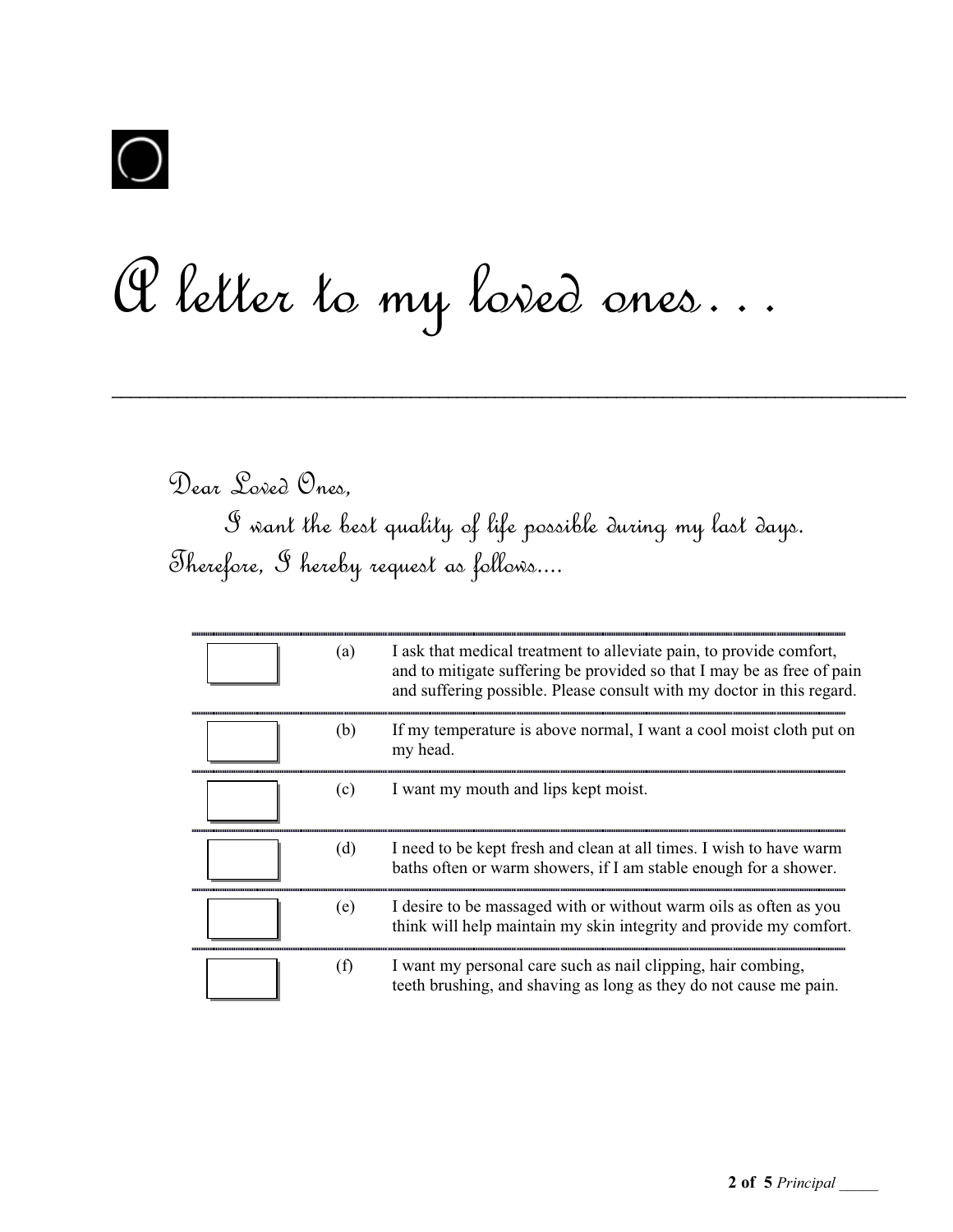## I hope my family and friends would consider that…

| (a) | I enjoy your company and want you with me when possible. I<br>desire that one of you stay with me when it seems that my death may<br>be imminent.                                               |
|-----|-------------------------------------------------------------------------------------------------------------------------------------------------------------------------------------------------|
| (b) | Please continue to talk to me about daily happenings and events, even<br>if you think I don't understand, because I might be able to understand.                                                |
| (c) | Please don't be afraid to hold my hand or hug me.                                                                                                                                               |
| (d) | Please tell the members of my church or synagogue I am sick and<br>ask them to pray and visit me.                                                                                               |
| (e) | Please maintain a cheerful atmosphere around me.                                                                                                                                                |
| (f) | Please place pictures of my loved ones in my room, near my bed, or<br>near the place I sit during the day.                                                                                      |
| (g) | My clothes and bed linens are to be kept clean, and they are to be<br>changed as soon as possible, if they have been soiled.                                                                    |
| (h) | If at all possible, allow me to die in my home.                                                                                                                                                 |
| (i) | Please arrange for me to watch on television, or listen to my favorite<br>sports events.                                                                                                        |
| (j) | Let me enjoy the outdoors as often as possible by letting me spend<br>time in my yard, garden and other appropriate outdoor places, even<br>if it causes slight discomfort to either you or me. |
| (k) | I want to have my favorite types of music played when possible.                                                                                                                                 |
| (1) | I want to have religious readings read to me when I am near death.                                                                                                                              |
| (m) | I want to have my favorite poems read to me from time to time.                                                                                                                                  |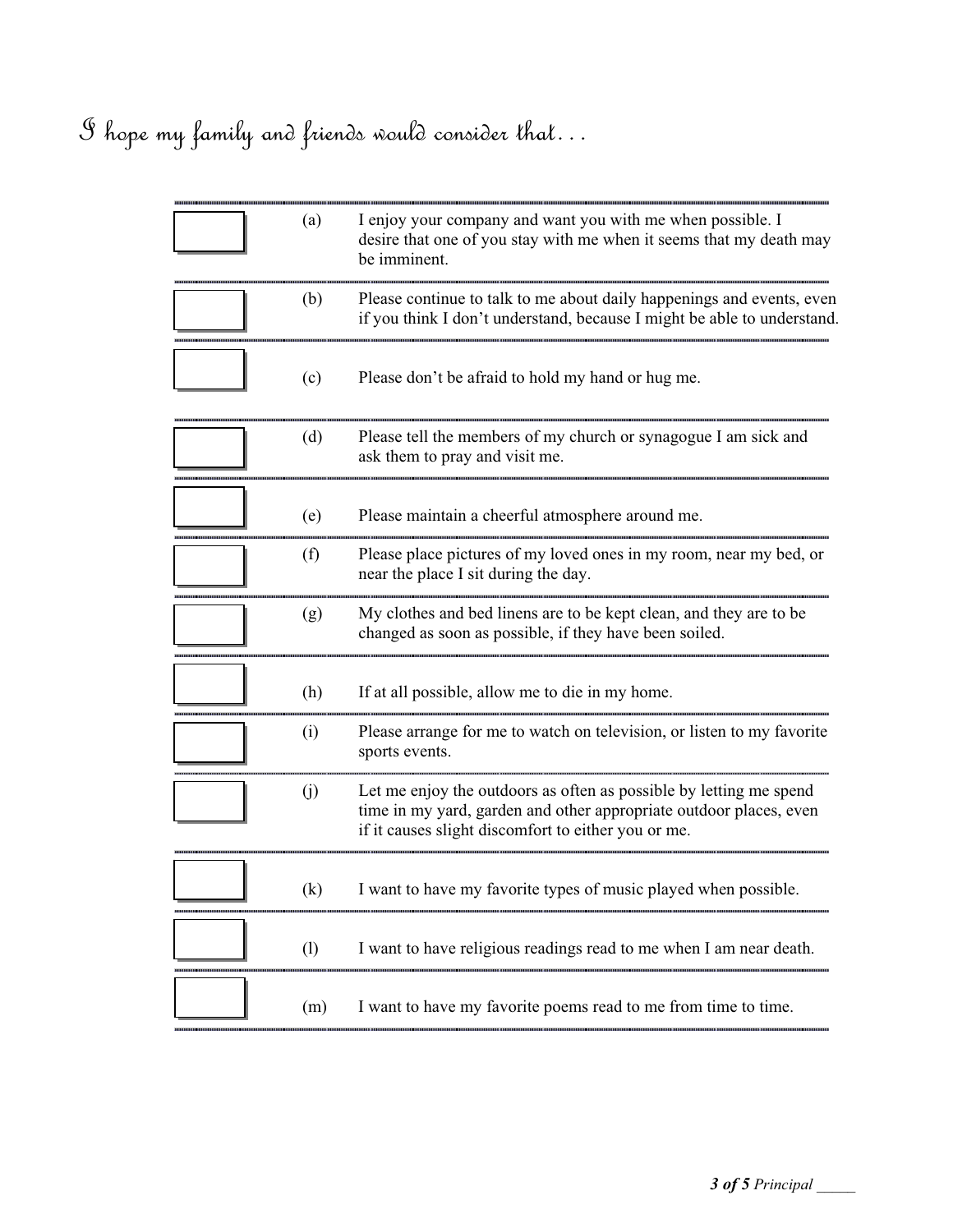## I want you to know the following about my thoughts and conerns if  $\mathcal S$  am disabled and cannot convey these thoughts to you verbally...

| (1) | I want you to know that I love you.                                                                                                              |  |
|-----|--------------------------------------------------------------------------------------------------------------------------------------------------|--|
| (2) | I would like to be forgiven for the times I have hurt you.                                                                                       |  |
| (3) | I forgive you for what you may done to me in my life.                                                                                            |  |
| (4) | I want you to know that I do not fear death itself.                                                                                              |  |
| (5) | I want all of my family members to recommit their love for one another.                                                                          |  |
| (6) | Please remember me the way I was before I had a terminal illness.                                                                                |  |
| (7) | Please help me maintain meaning to my life during this process of<br>dying by realizing that this is an opportunity for personal growth for all. |  |
| (8) | Don't be afraid to seek counseling, if you have trouble with my death.                                                                           |  |

 If friends want to know how I want to be remembered tell them the following…

 $\mathcal{L}_\text{max}$  and  $\mathcal{L}_\text{max}$  and  $\mathcal{L}_\text{max}$  are the set of  $\mathcal{L}_\text{max}$ 

 $\mathcal{L}_\text{max}$  and  $\mathcal{L}_\text{max}$  and  $\mathcal{L}_\text{max}$  are the set of  $\mathcal{L}_\text{max}$ 

 $\mathcal{L}_\text{max}$  , and the contract of the contract of the contract of the contract of the contract of the contract of

 $\mathcal{L}_\text{max}$  , and the contract of the contract of the contract of the contract of the contract of the contract of

 $\mathcal{L}_\text{max}$  and  $\mathcal{L}_\text{max}$  and  $\mathcal{L}_\text{max}$  are the set of  $\mathcal{L}_\text{max}$ 

 $\mathcal{L}_\text{max}$  and  $\mathcal{L}_\text{max}$  and  $\mathcal{L}_\text{max}$  are the set of  $\mathcal{L}_\text{max}$ 

 $\mathcal{L}_\text{max}$  and  $\mathcal{L}_\text{max}$  and  $\mathcal{L}_\text{max}$  are the set of  $\mathcal{L}_\text{max}$ 

The following person(s) know my funeral plans...